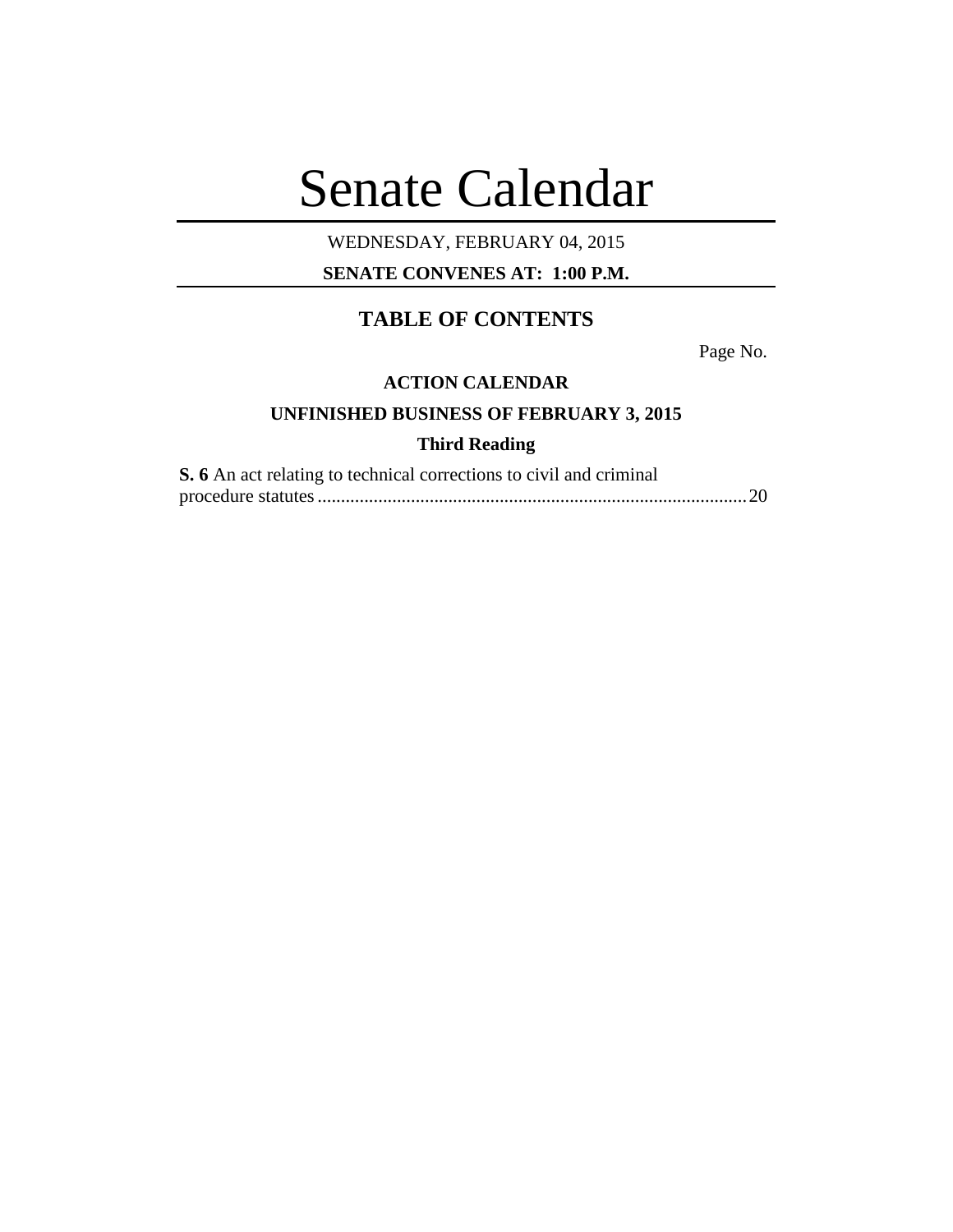#### **ORDERS OF THE DAY**

#### **ACTION CALENDAR**

#### **UNFINISHED BUSINESS OF TUESDAY, FEBRUARY 3, 2015**

#### **Third Reading**

#### **S. 6.**

An act relating to technical corrections to civil and criminal procedure statutes.

#### **CONFIRMATIONS**

The following appointments will be considered by the Senate, as a group, under suspension of the Rules, as moved by the President *pro tempore,* for confirmation together and without debate, by consent thereby given by the Senate. However, upon request of any senator, any appointment may be singled out and acted upon separately by the Senate, with consideration given to the report of the Committee to which the appointment was referred, and with full debate; <u>and further</u>, all appointments for the positions of Secretaries of Agencies, Commissioners of Departments, Judges, Magistrates, and members of the Public Service Board shall be fully and separately acted upon.

Hal Cohen of North Middlesex – Secretary of the Agency of Human Services – By Sen. Lyons for the Committee on Health and Welfare. (1/22/15)

Maribeth Spellman of Richmond – Commissioner, Vermont Department of Human Resources – By Sen. Collamore for the Committee on Government Operations. (1/27/15)

Sue Minter of Waterbury – Secretary, Agency of Transportation – By Sen. Westman for the Committee on Transportation. (2/3/15)

#### **PUBLIC HEARINGS**

**Tuesday, February 10, 2015** – House Chambers – 5:30 P.M. – 8:00 P.M. – Re: S. 31 Firearms; criminal background checks - Senate Committees on Judiciary and Health and Welfare.